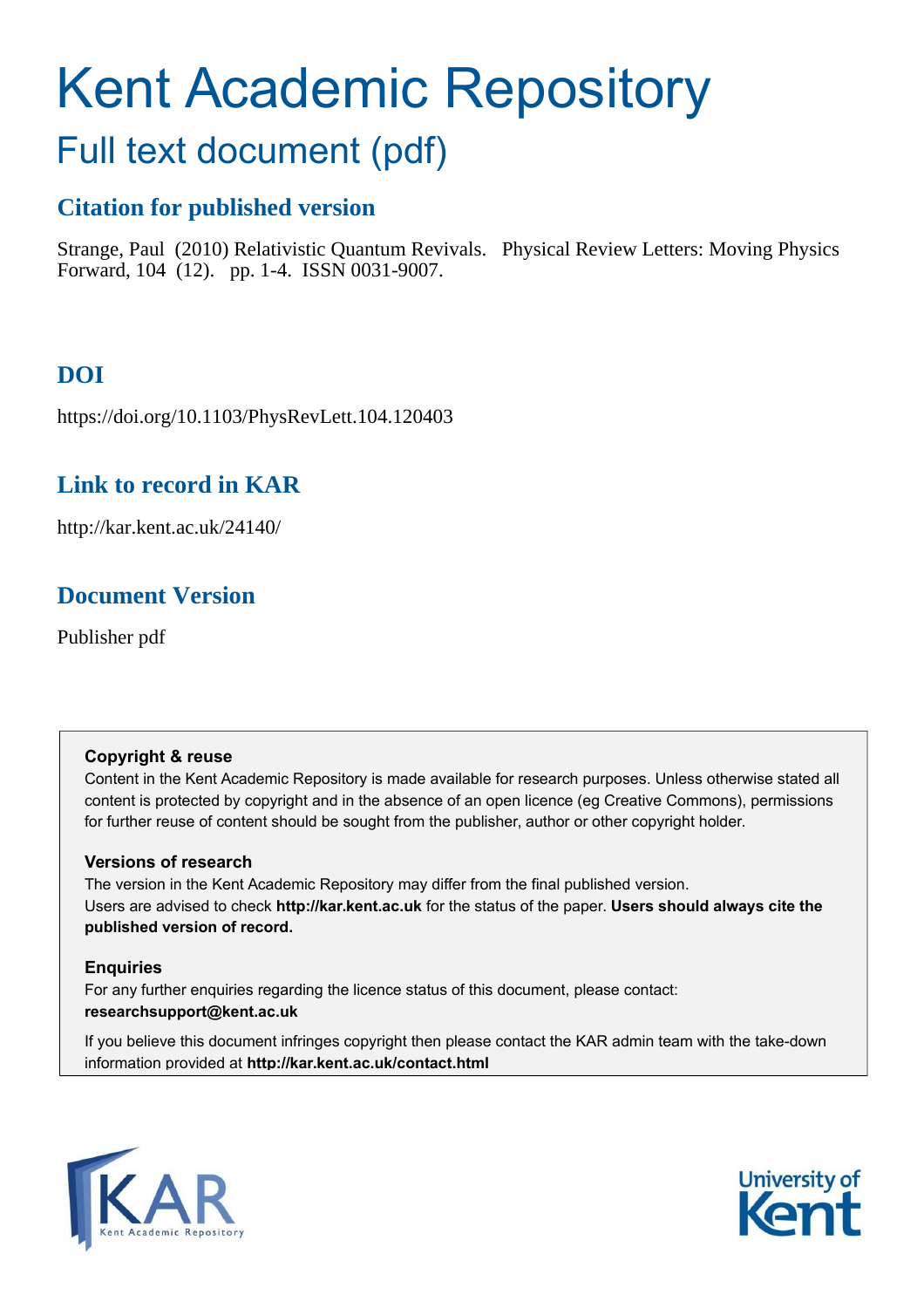#### Relativistic Quantum Revivals

#### <span id="page-1-4"></span>P. Strange

School of Physical Sciences, University of Kent, Canterbury, Kent, CT2 7NH, United Kingdom (Received 23 November 2009; published 26 March 2010)

<span id="page-1-3"></span>Quantum revivals are now a well-known phenomena within nonrelativistic quantum theory. In this Letter we display the effects of relativity on revivals and quantum carpets. It is generally believed that revivals do not occur within a relativistic regime. Here we show that while this is generally true, it is possible, in principle, to set up wave packets with specific mathematical properties that do exhibit exact revivals within a fully relativistic theory.

DOI: [10.1103/PhysRevLett.104.120403](http://dx.doi.org/10.1103/PhysRevLett.104.120403) PACS numbers: 03.65.Pm, 03.65.Ge

<span id="page-1-2"></span>I. Introduction.—A fundamental feature of the physics of waves is interference. It is manifest in all areas of physics. The formation of highly regular spatiotemporal patterns in the quantum mechanical probability density of confined particles is a striking example. The density distributions have been termed ''quantum carpets'' and have been studied extensively in a number of scalar potential models [[1–](#page-3-0)[4](#page-3-1)]. A much studied model is the particle in a box. Berry [[5](#page-3-2)[–8\]](#page-3-3) has used this system to demonstrate full and fractional quantum revivals (the Talbot effect), quantum carpets, and to exhibit fractal behavior of a Schrödinger wave function  $[9,10]$  $[9,10]$  $[9,10]$  $[9,10]$ . A number of mathematical descriptions of the patterning of quantum carpets have been developed. It can be described in terms of Wigner functions [[2\]](#page-3-6), Green's functions [\[11\]](#page-3-7), or probability averaging [\[12\]](#page-3-8). The mathematical complexity in these cases can obscure the essentially simple pattern formation mechanism which is pairwise interference between particular eigenstates of the system. An excellent review has been provided by Robinett [\[13\]](#page-3-9). Practical applications of the Talbot effect are in light [\[14](#page-3-10)] and Bose-Einstein condensates [\[15\]](#page-3-11). Surprisingly, most systems describing quantum carpets to date have been based on the Schrödinger equation and its solutions. There has been no generalization to the relativistic Dirac equation, although a good approximate treatment of relativistic effects has been examined [[16](#page-3-12)]. It is generally believed that relativity destroys the coherence that leads to the Talbot effect. Here we demonstrate that this is not necessarily true by setting up a simple model for which the Dirac equation has exact analytic solutions and investigating their coherence. We examine the nonrelativistic limit and observe the expected quantum carpet behavior. We then show how this is modified when relativity plays a significant role.

<span id="page-1-0"></span>II. Theory.—The Dirac equation in the standard repre-sentation [\[17\]](#page-3-13) describing a particle of mass  $M$  is

$$
i\hbar \frac{\partial}{\partial t} \Psi(\mathbf{r}, t) = c\boldsymbol{\alpha}.\hat{\mathbf{p}} \Psi(\mathbf{r}, t) + \beta Mc^2 \Psi(\mathbf{r}, t). \qquad (1)
$$

Here  $\alpha$  and  $\beta$  are the usual relativistic matrices in the standard representation [\[17\]](#page-3-13) and all other symbols have their usual meaning. Difficulties with the boundary conditions for the four component wave function of relativistic quantum theory mean that a ''particle in a box'' is not an appropriate system in which to discuss revivals. Instead we have chosen a one-dimensional Dirac equation in which the particle is confined to move in a circle of radius  $R$ . Then the Dirac equation in circular coordinates has  $\phi$  as the only space variable which varies between 0 and  $2\pi$ . This is nonphysical, but it is exactly soluble and enables us to examine relativistic effects in quantum carpets in a simple system. The positive energy solution for one spin direction is

$$
\Psi(\phi, t) = \sqrt{\frac{3}{2\pi}} \frac{A}{\pi} \sum_{m=\pm\text{occ}} \left(\frac{\hbar \omega_m + Mc^2}{2\hbar \omega_m}\right)^{1/2} \frac{(-1)^m}{m}
$$

$$
\times \begin{pmatrix} e^{im\phi} \\ 0 \\ \frac{0}{\hbar \omega_m + Mc^2} e^{im\phi} \end{pmatrix} e^{-i\omega_m t}, \tag{2}
$$

with

$$
\omega_m = c \sqrt{\frac{m^2}{R^2} + k_C^2}.\tag{3}
$$

<span id="page-1-1"></span>Here  $k_C = Mc/h$  is the Compton wave vector. The positive square root is taken to determine the frequency. The sum over  $m = \pm \text{occ}$  is over all occupied eigenstates and the quantum number  $m$  is a nonzero integer. The normalization constant is found numerically from

$$
\frac{1}{A^2} = \frac{1}{\pi^2} \sum_{m = \pm \text{occ}} \frac{(-1)^{2m}}{m^2}.
$$
 (4)

This is the wave function we use in what follows. The opposite spin and negative energy states behave similarly.

III. Results.—We examine the evolution of the wave function on a circular orbit in a number of limits. Throughout the results were generated in relativistic units  $m = c = h = 1$  unless otherwise stated.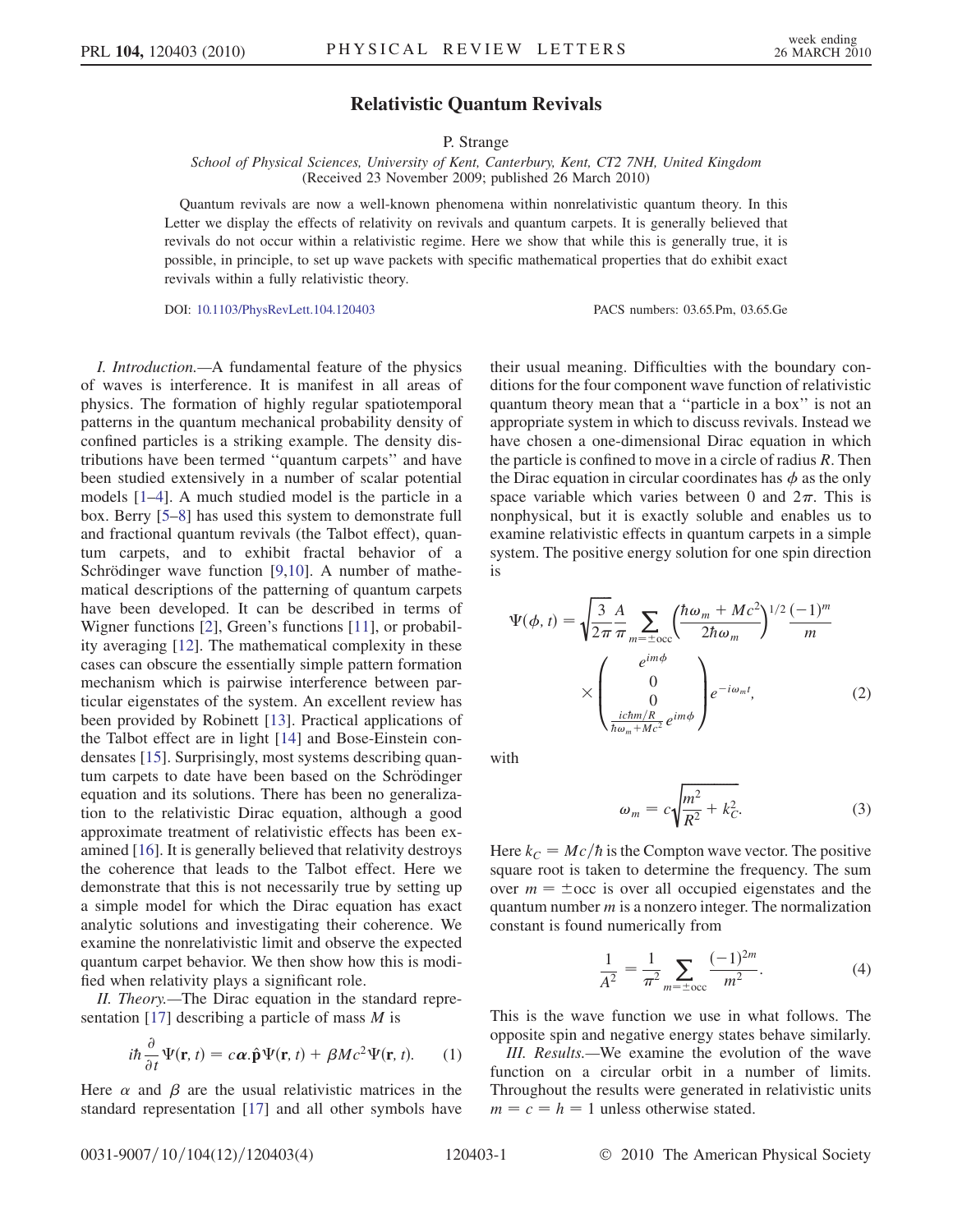A. Nonrelativistic limit. To take the nonrelativistic limit of these equations we let  $c \rightarrow \infty$  and require that the values of  *that contribute to the summations are* such that  $|\hbar mc/R| \ll Mc^2$ . The summation is over the lowest  $m_{\text{max}}$  values of m. In this limit the square root quantity in Eq. ([2](#page-0-0)) becomes unity and the frequency becomes

$$
\omega_m = c \sqrt{\frac{m^2}{R^2} + k_C^2} \rightarrow \frac{2 \pi M c^2}{h} + \frac{\pi m^2}{T} \left( 1 - \frac{m^2 h}{4 T M c^2} \right), \tag{5}
$$

where we have defined the unit of time

$$
T = \frac{ML^2}{h} \tag{6}
$$

<span id="page-2-1"></span>and  $L$  is the length of the orbit. 2T is the revival time. The first term here originates from the rest mass energy. It cancels when we evaluate densities. The second term is identical to that obtained from the Schrödinger equation. Finally the third term is the relativistic correction to order  $1/c<sup>2</sup>$  which will be discussed later.

The density plotted as a continuous function of space and time in the nonrelativistic limit is shown in Fig. [1](#page-1-0). This is an example of a quantum carpet. The diagonal lines can be understood in terms of simple interference phenomena as follows. Putting all the constants together in  $A_m$  in Eq. ([2\)](#page-0-0) the density can be written as

<span id="page-2-4"></span>
$$
P(\phi, t) = \Psi^{\dagger}(\phi, t)\Psi(\phi, t)
$$
  
= 
$$
\sum_{m,n=\pm\text{occ}} A_m^{\dagger} A_n e^{i(n-m)\phi} e^{i\pi(m^2 - n^2)t/T}.
$$
 (7)

We observe that if  $n = m$  there is no wavelike behavior, and if  $n = -m$  we have stationary wave solutions. Now we can select, arbitrarily, pairs of  $n$  and  $m$  to examine how they contribute to the total interference pattern. For example, if

<span id="page-2-2"></span>

<span id="page-2-0"></span>FIG. 1 (color online). Contour maps of the density associated with the wave function of Eq. [\(2](#page-0-0)) as a function of time and space. The length of the orbit is chosen as one unit and  $m_{\text{max}} = 1000$ . This is an example of a quantum carpet. Left: The nonrelativistic limit  $c = 3 \times 10^5$ . For later times the pattern repeats. The nature and fractality of such figures have been discussed in detail [\[5,](#page-3-2)[9](#page-3-4)[,20,](#page-3-14)[21\]](#page-3-15). Right:  $c = 30$ ; the pattern does not exactly repeat for later times. Note the diagonal lines that appear and which are described in the text. It can easily be seen that these are well defined in the nonrelativistic limit, but more ''washed out'' as relativity becomes more important.

we select  $m, n = p + 1, -p$ , we find

$$
P_p(\phi, t) = |A_{p+1}|^2 + |A_{-p}|^2
$$
  
+ 2A\_{p+1}A\_{-p}\cos(2p + 1)(\phi - \pi t/T), (8)

which has lines of constant phase when

$$
\phi - \frac{\pi t}{T} = \text{const.} \tag{9}
$$

It is a key point that this condition is independent of  $p$ . In Fig. [2](#page-1-1) we show the contribution to the total interference pattern in Fig. [1](#page-1-0) from the  $m = p + 1$  and  $-p$  terms in the summation in Eq. [\(2](#page-0-0)) for  $p = 2$  and  $p = 6$ . The gradient of these lines is the same. In particular, note the minimum line from  $(\phi, t) = (\pi, 0)$  to  $(2\pi, 1)$  occurs for both (and indeed all) values of  $p$  and leads to the corresponding diagonal line in Fig. [1](#page-1-0). All the diagonal lines in the quantum carpet are due to pairwise interference between terms in the sum of Eq. [\(7\)](#page-1-2).

B. Ultrarelativistic limit. The limit when the quantum numbers are so large that  $\hbar mc/R \gg Mc^2$  can be interpreted simply provided we retain the single-particle interpretation of the Dirac equation. In this limit

$$
\omega_m = \frac{mc}{R} + \frac{M^2 R c^3}{2m\hbar^2} \tag{10}
$$

and

$$
\Psi(\phi, t) = \sqrt{\frac{3}{4\pi}} \frac{A}{\pi} \sum_{m = \pm \text{occ}} \frac{(-1)^m}{m} \begin{pmatrix} 1\\0\\0\\i \end{pmatrix} e^{im(\phi - ct/R)}.
$$
 (11)

The probability density associated with these states is remarkably classical. At  $t = 0$  it is localized at  $\phi = \pi$ . For  $t > 0$  it splits into two peaks which travel around the path in opposite directions according to the sign of  $m$ . Here all components of the wave function are moving at very close to the speed of light and the wave function does indeed reappear in its original form. In some sense the

<span id="page-2-3"></span>

FIG. 2 (color online). The density associated with just two terms in the summation of the wave function of Eq. [\(2\)](#page-0-0). The terms chosen are  $m = p + 1$  and  $-p$  for (left)  $p = 2$  and (right)  $p = 6$ . The length of the orbit is chosen as one unit and  $c = 3 \times 10^5$ . The lines in the interference patterns with  $p =$ 2 and  $p = 6$  are parallel and will undergo coherent interference when included in the full summation in Eq. [\(2](#page-0-0)).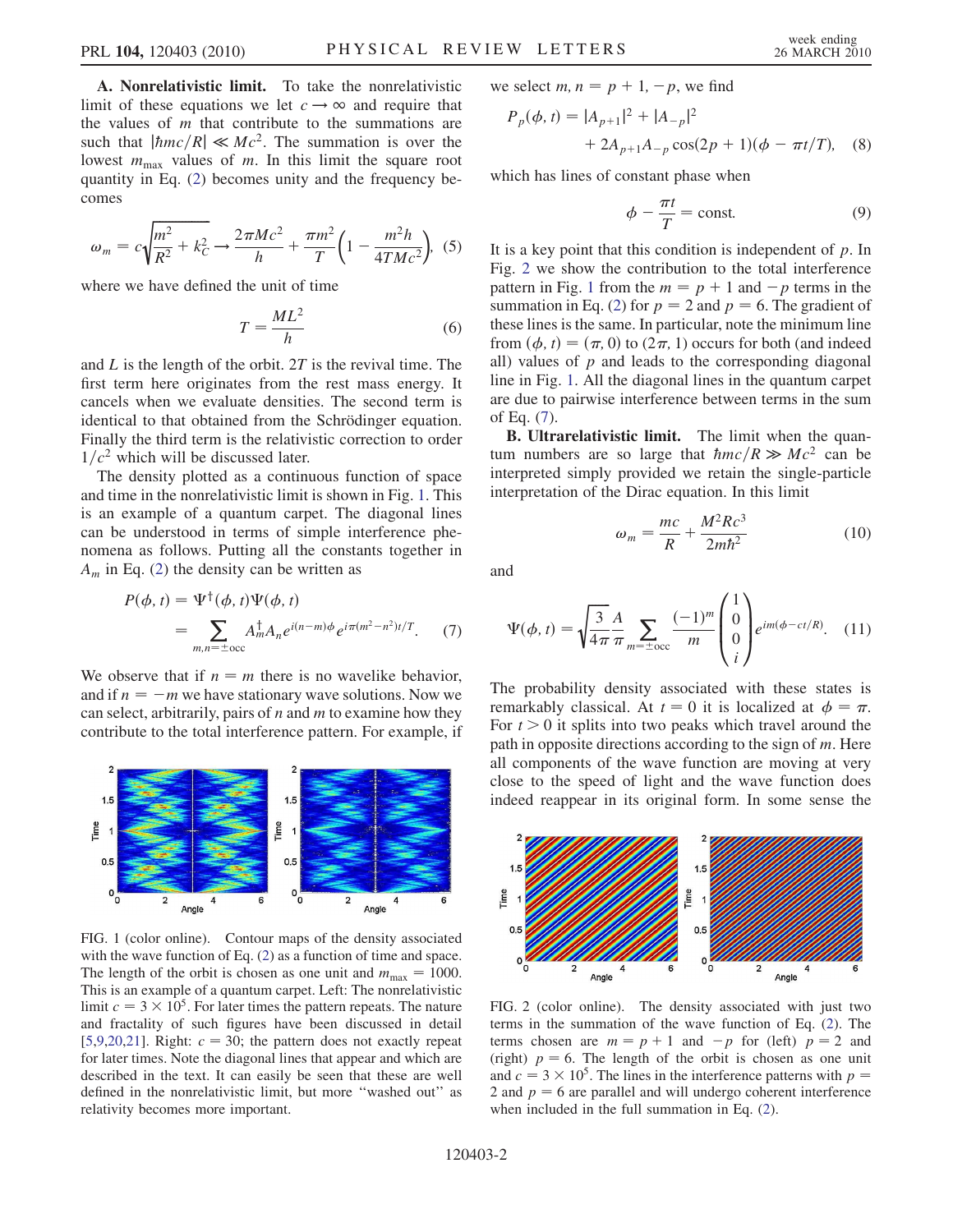<span id="page-3-16"></span>Talbot effect survives in this limit. Figure [3](#page-2-0) is the ultrarelativistic analogue of Fig. [1](#page-1-0) and simply represents particles starting from  $\phi = \pi$  and moving at close to the speed of light (and independently of  $|m|$ ) in both directions around the orbit. This can be shown mathematically very easily. At  $t = 2T$  the probability density returns to its original form. At  $t = T$  there is a mirror image revival, which is identical to the original probability density because of its symmetry at  $t = 0$ .

C. Relativistic case. Here we examine the case where relativistic effects on coherence cannot be ignored, but are not necessarily dominant. Equation ([2\)](#page-0-0) can be simplified by measuring lengths in units of the Compton wavelength and rescaling the time variable  $\tau = Mc^2t/h$  to yield

$$
\Psi(\phi, t) = \sum_{m = \pm \text{occ}} A_m e^{im\phi} e^{-2\pi i (m^2/q^2 + 1)^{1/2}\tau}, \tag{12}
$$

where  $q$  is the number of Compton wavelengths in the orbit. Every term here has a different value of  $A_m$ . Furthermore, the square root in the exponent can be rational or irrational, and so there is no analytic method for performing the summations here. There is no time  $\tau$  for which the exponent in Eq.  $(12)$  $(12)$  $(12)$  is an integer for all values of m. Therefore, quantum revivals do not occur in general. We can examine relativistic corrections to the nonrelativistic limit by including the final term in the binomial expansion in Eq. ([5](#page-1-3)). The general form of the density then becomes

$$
P(\phi, t) = \sum_{m,n=\pm \text{occ}} A_m^{\dagger} A_n e^{i(n-m)(\phi - (n+m)\pi \{1 - [h(n^2 + m^2)/4TMc^2]\}t/\tau}
$$
\n(13)

This is a complicated expression, but insight can be gained from it. To exhibit the effect of relativity we return to the earlier example of pairs of terms  $m, n = p + 1, -p$ . Now the lines of constant phase are given by

$$
\phi - \pi \left( 1 - \frac{h}{4TMc^2} (2p^2 + 2p + 1) \right) \frac{t}{T} = \text{const.} \quad (14)
$$

Equation [\(9\)](#page-1-4) is the nonrelativistic limit of Eq. [\(14\)](#page-2-2). The critical difference between the two equations is that in the relativistic case the lines of constant phase depend on the quantum number  $p$ . This shows up in the gradient of the



FIG. 3 (color online). The probability density contour map as a function of time and space. This was calculated with  $m_{\text{min}}$  = 950,  $m_{\text{max}} = 1000$ , and  $c = 1$ .

<span id="page-3-0"></span>phase lines and is illustrated clearly in Fig. [4.](#page-2-3) Evidently there will no longer be the coherent interference leading to the diagonal lines that appear in the nonrelativistic quantum carpet of Fig. [1](#page-1-0). There are an infinite number of possible relativistic quantum carpets (an example is shown on the left of Fig. [5](#page-3-16)). In this figure we extend the carpet over two revival times to illustrate the fact that revivals do not, in general, occur within a relativistic framework. An average value of the square of the angular momentum for each pair of states is  $\vec{J}^2 = (n^2 + m^2)\vec{h}^2/2$ . Then the relativistic correction in Eq. ([13](#page-2-4)) is

<span id="page-3-6"></span><span id="page-3-1"></span>
$$
1 - \frac{h(n^2 + m^2)}{4TMc^2} \to 1 - \frac{J^2}{2M^2R^2} \approx 1 - \frac{v^2}{2c^2}.
$$
 (15)

<span id="page-3-4"></span><span id="page-3-3"></span><span id="page-3-2"></span>We made a binomial expansion in Eq. [\(13\)](#page-2-4), and on the right-hand side here are the first two terms in the binomial expansion of  $(1 - v^2/c^2)^{1/2}$ . This line of reasoning yields insight into the breakdown of revivals within relativistic theory. In the nonrelativistic case all components of the wave move along a path that allows them to re-form the original wave function at integer multiples of the revival time. In the relativistic case this is disrupted because the time taken by each component (value of  $m$ ) of the wave differs from the nonrelativistic case due to time dilation. Hence the constructive interference necessary for the original wave function to be re-formed cannot occur.

<span id="page-3-8"></span><span id="page-3-7"></span><span id="page-3-5"></span> $\mathbb{B}_{t/T}$  struct wave packets that do exhibit full quantum revivals in : a fully relativistic theory. Considering Eq. [\(12\)](#page-2-1), we can set D. Exact relativistic revivals. It is possible to con- $\theta = \tau/q$  and then

<span id="page-3-9"></span>
$$
\Psi(\phi, t) = \sum_{m = \pm \text{occ}} A_m e^{im\phi} e^{-2\pi i (m^2 + q^2)^{1/2} \theta}.
$$
 (16)

<span id="page-3-12"></span><span id="page-3-11"></span><span id="page-3-10"></span>Here  $A_m$  is a four component column matrix. Now whether or not a revival occurs depends on whether we can construct a wave packet and orbit such that  $m$  and  $q$  are the lower two elements of Pythagorean triples and such that  $q$ , which represents the size of the orbit, is common to all of

<span id="page-3-18"></span><span id="page-3-17"></span><span id="page-3-14"></span><span id="page-3-13"></span>

<span id="page-3-15"></span>FIG. 4 (color online). The density associated with just two terms in the summation of the wave function [\(2](#page-0-0)). The terms chosen are  $m = p + 1$  and  $-p$  for (left)  $p = 2$  and (right)  $p = 6$ . The length of the orbit is chosen as one unit and  $c = 1$ . The lines in the interference patterns with  $p = 2$  and  $p = 6$  are not parallel as they are in the nonrelativistic case and will not undergo the coherent interference when included in the full summation in Eq. ([2\)](#page-0-0).